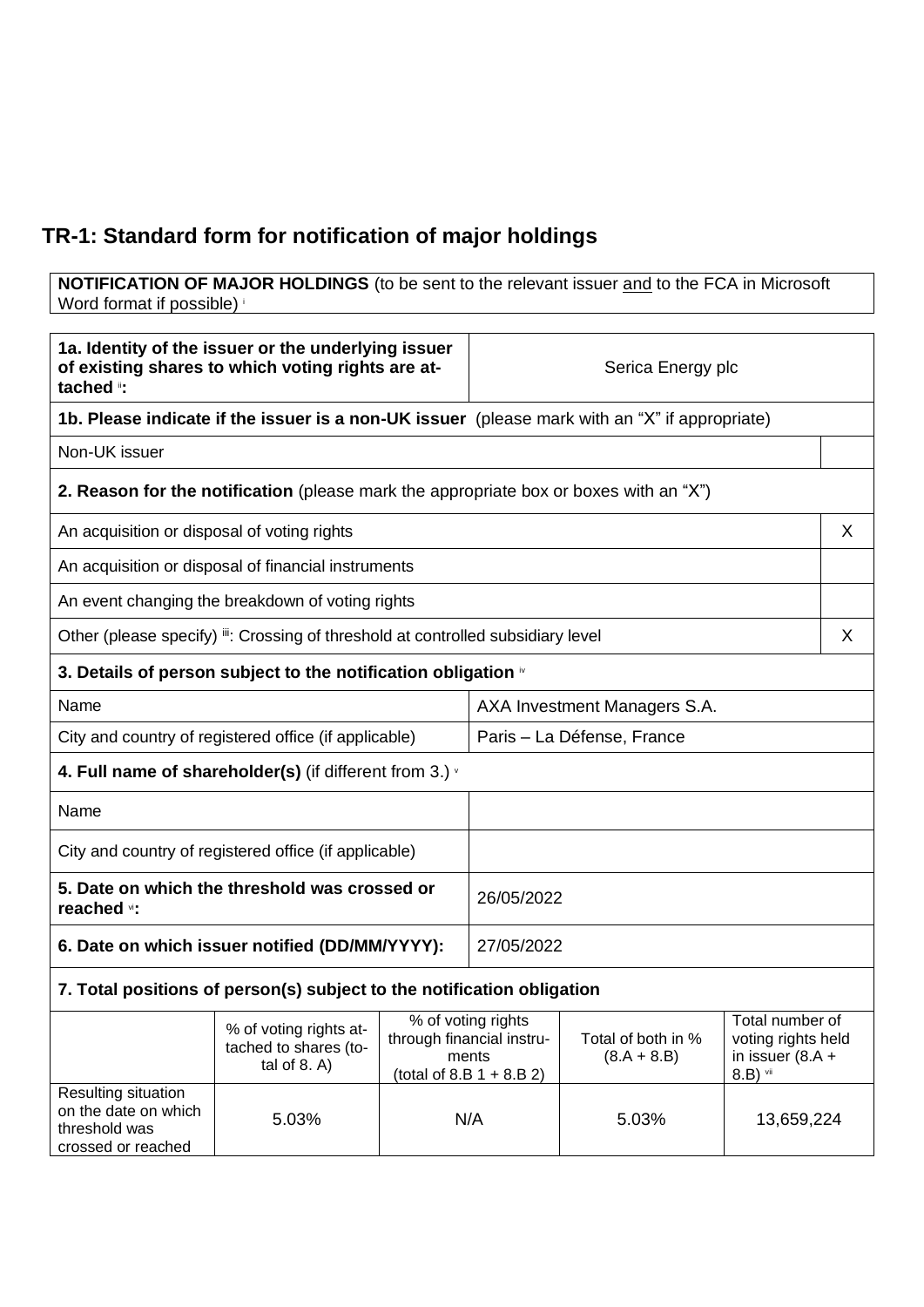| Position of previous<br>notification (if<br>applicable) | .86% | N/A | .86% | <b>Siinimiinimiinimii</b> |
|---------------------------------------------------------|------|-----|------|---------------------------|
|---------------------------------------------------------|------|-----|------|---------------------------|

## **8. Notified details of the resulting situation on the date on which the threshold was crossed or reached** viii

| A: Voting rights attached to shares                |                            |                               |                           |                               |
|----------------------------------------------------|----------------------------|-------------------------------|---------------------------|-------------------------------|
| Class/type of<br>shares<br>ISIN code (if possible) | Number of voting rights ix |                               | % of voting rights        |                               |
|                                                    | <b>Direct</b><br>(DTR5.1)  | <b>Indirect</b><br>(DTR5.2.1) | <b>Direct</b><br>(DTR5.1) | <b>Indirect</b><br>(DTR5.2.1) |
| <b>Ordinary Shares</b><br>GB00B0CY5V57             |                            | 13,659,224                    |                           | 5.03%                         |
|                                                    |                            |                               |                           |                               |
|                                                    |                            |                               |                           |                               |
| <b>SUBTOTAL 8. A</b>                               |                            |                               |                           |                               |

| B 1: Financial Instruments according to DTR5.3.1R (1) (a) |                               |                                          |                                                                                                        |                    |
|-----------------------------------------------------------|-------------------------------|------------------------------------------|--------------------------------------------------------------------------------------------------------|--------------------|
| Type of financial in-<br>strument                         | <b>Expiration</b><br>date $x$ | Exercise/<br><b>Conversion Period xi</b> | <b>Number of voting rights</b><br>that may be acquired if<br>the instrument is<br>exercised/converted. | % of voting rights |
|                                                           |                               |                                          |                                                                                                        |                    |
|                                                           |                               |                                          |                                                                                                        |                    |
|                                                           |                               |                                          |                                                                                                        |                    |
|                                                           |                               | <b>SUBTOTAL 8. B 1</b>                   |                                                                                                        |                    |

| B 2: Financial Instruments with similar economic effect according to DTR5.3.1R (1) (b) |                               |                                               |                                                     |                            |                    |
|----------------------------------------------------------------------------------------|-------------------------------|-----------------------------------------------|-----------------------------------------------------|----------------------------|--------------------|
| <b>Type of financial</b><br>instrument                                                 | <b>Expiration</b><br>date $x$ | Exercise/<br><b>Conversion Pe-</b><br>riod xi | <b>Physical or</b><br>cash<br><b>Settlement</b> xii | Number of<br>voting rights | % of voting rights |
|                                                                                        |                               |                                               |                                                     |                            |                    |
|                                                                                        |                               |                                               |                                                     |                            |                    |
|                                                                                        |                               |                                               |                                                     |                            |                    |
|                                                                                        |                               |                                               | <b>SUBTOTAL</b><br>8.B.2                            |                            |                    |